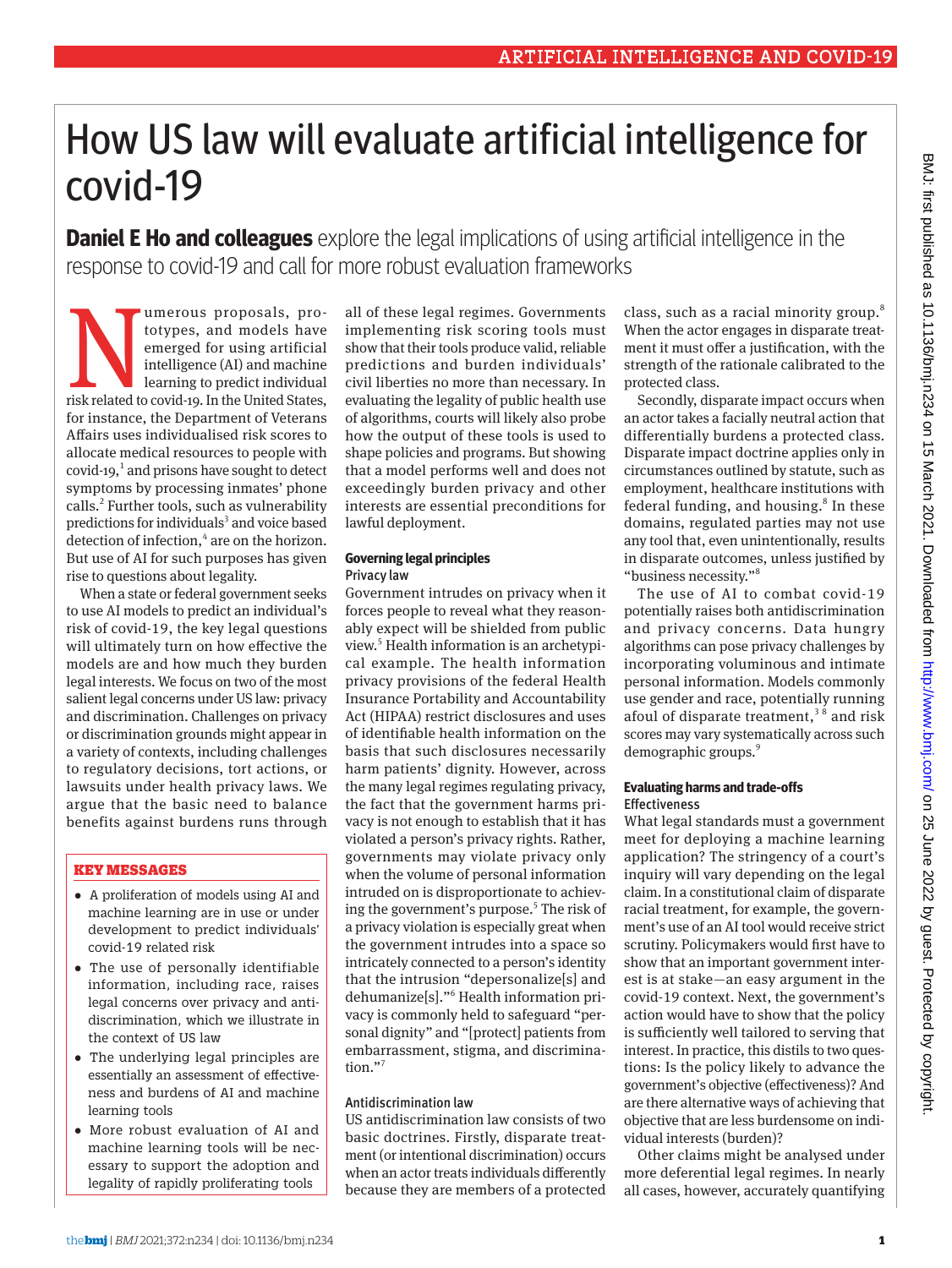the effectiveness and burdens of AI models is central. For instance, federal courts can strike down the actions of administrative agencies if those actions are deemed "arbitrary and capricious." A health agency would need to provide a reasoned explanation for a model and provide the evidence considered in its appraisal.

Courts and policymakers are often poorly equipped to make such assessments; table 1 summarises key aspects. The problem is not merely a lack of technical competence. It is that courts and policymakers seeking to assess model performance will have to wade into the AI/machine learning field's replication crisis.10 The lack of incentives for robust evaluation is exacerbated in machine learning by model complexity, data volume, and computational demands. This has resulted in influential models performing worse in practice than originally reported. For instance, a machine learning based risk score for whether a covid-19 patient requires rapid response was found to have "limited value to guide clinical decisionmaking" for most patients—but only after it was deployed to over 100 US hospitals.<sup>11</sup> Similarly, epidemiological models—some of which are based on machine learning<sup>12</sup>have been shown to produce unreliable forecasts of actual covid-19 infection rates but only after their adoption.<sup>13</sup> Given the challenges facing even experts, evaluating risk scoring models poses a daunting task for policymakers and courts.

As governments turn to increasingly powerful tools focused on individualised predictions, the potential to harm privacy and antidiscrimination rights will grow. Proper evaluation will be at the heart of whether new tools appropriately trade off effectiveness and burdens.

#### Privacy

How would the government sustain the legality of an AI tool despite its privacy risks? While it is more problematic for the government to possess information closer to the core of a person's identity, the gov-

ernment's interest may be so weighty that even the most personal information can be seized and potentially used. For example, protected health information is deemed highly sensitive under the Health Insurance Portability and Accountability Act and is thus normatively bound up with dignitary concerns. But the act allows the release of protected health information to prevent imminent risks to public health or safety.

Weighing these considerations is a complex endeavour. Firstly, protecting privacy may degrade the accuracy of AI or machine learning models.<sup>14</sup> Secondly, in circumstances as severe as a pandemic, failure to deploy effective AI or machine learning tools can itself lead to dignitary harm by neglecting tools that could help control a pandemic more effectively. Privacy protections may then pose not just an accuracy-burden trade-off, but a trade-off between burdens: sheltering for extended periods of time because of an ineffective tool may cause greater indignity than having protected health information revealed. Thirdly, privacy protections can themselves have disparate impact, degrading accuracy more for minority groups than majority groups. $15$  Essentially, the government faces a highly complex trade-off between effectiveness, dignity, and equality.

The leading technical framework for navigating these competing concerns is differential privacy, which works by adding random noise to aggregate statistics to prevent inferences about private individual attributes. In this framework, policymakers can directly select the extent of privacy protection by setting how much any individual's data influence aggregate statistics. The technical fix, however, should not obscure the need for trade-offs. Policymakers may need to offer as much justification for sacrificing privacy as for prioritising it.

#### Bias

Assessment of bias for covid-19 risk scoring may seem more straightforward. Dis-

Table 1 | Main dimensions of effectiveness and burdens of artificial intelligence and machine learning systems

| learning systems     |                                                                                                                   |
|----------------------|-------------------------------------------------------------------------------------------------------------------|
| Concern              | <b>Example of failure</b>                                                                                         |
| <b>Effectiveness</b> |                                                                                                                   |
| Accuracy             | Hospitalisation risk model fails to predict actual hospitalisations                                               |
| Replicability        | Feature selection for risk model cannot be replicated                                                             |
| Generalisability     | Risk models works in one hospital, but not another                                                                |
| Explainability       | Outputs of the risk model cannot be explained easily to a human user, limiting take-up rate<br>by decision makers |
| Burden               |                                                                                                                   |
| <b>Bias</b>          | Risk model performs well only on one demographic group on which it is trained                                     |
| Privacy              | Risk model uses and/or discloses sensitive information about individual                                           |
| Due care/process     | Individualised patient assessment is compromised owing to risk score                                              |
|                      |                                                                                                                   |

parate treatment may well prohibit the use of a protected attribute (eg, race) to generate risk scores. Disparate impact may occur when the use of the risk score leads to decisions (eg, preventing someone from going to work) that affect racial groups differentially.

But implementing these divergent metrics simultaneously is another matter entirely, raising profound questions of structural sources of bias. For example, evidence suggests differences in the risk of contracting and succumbing to covid-19 between African-American and Caucasian patients.<sup>9</sup> This creates a catch-22 situation: a model that is blind to protected attributes, like race, may be more likely to produce risk scores correlated with those protected attributes. Deploying such a model to, say, determine which employees could return to work could produce disparate impact. Technical solutions suggest adjusting the machine learning process to conform to fairness constraints, such as the requirement that outcomes be independent of group status, conditional on the model's risk score.16 But calibrating risk scores by race raises important constitutional concerns, as government classifications based on race are deemed particularly noxious.

Collecting a wider range of socioeconomic predictors may eliminate the need for race variables in models, but increasing the volume of data collected may be infeasible or aggravate concerns about privacy. Just as with differential privacy then, the pure engineering solution of imposing one fairness definition, given conflicting effects, cannot solve the underlying value trade-offs.

The high likelihood of the differential impact of risk models makes it all the more critical for policymakers to insist on reliable evidence as to the efficacy. Knowing that machine learning tools may well engage in disparate treatment or cause disparate impact means that policymakers must be prepared to show that such tools are necessary to achieve public health goals, and to establish quantitatively the difference in efficacy between models that impose potential discrimination harms.

# **Towards an evaluation framework**

The deployment of AI in the fight against covid-19 is an important moment for algorithmic governance. There is an abundance of models and a shortage of coordinated and consistent standards and evaluation. To give government uses of AI or machine learning the strongest prospects of pass-